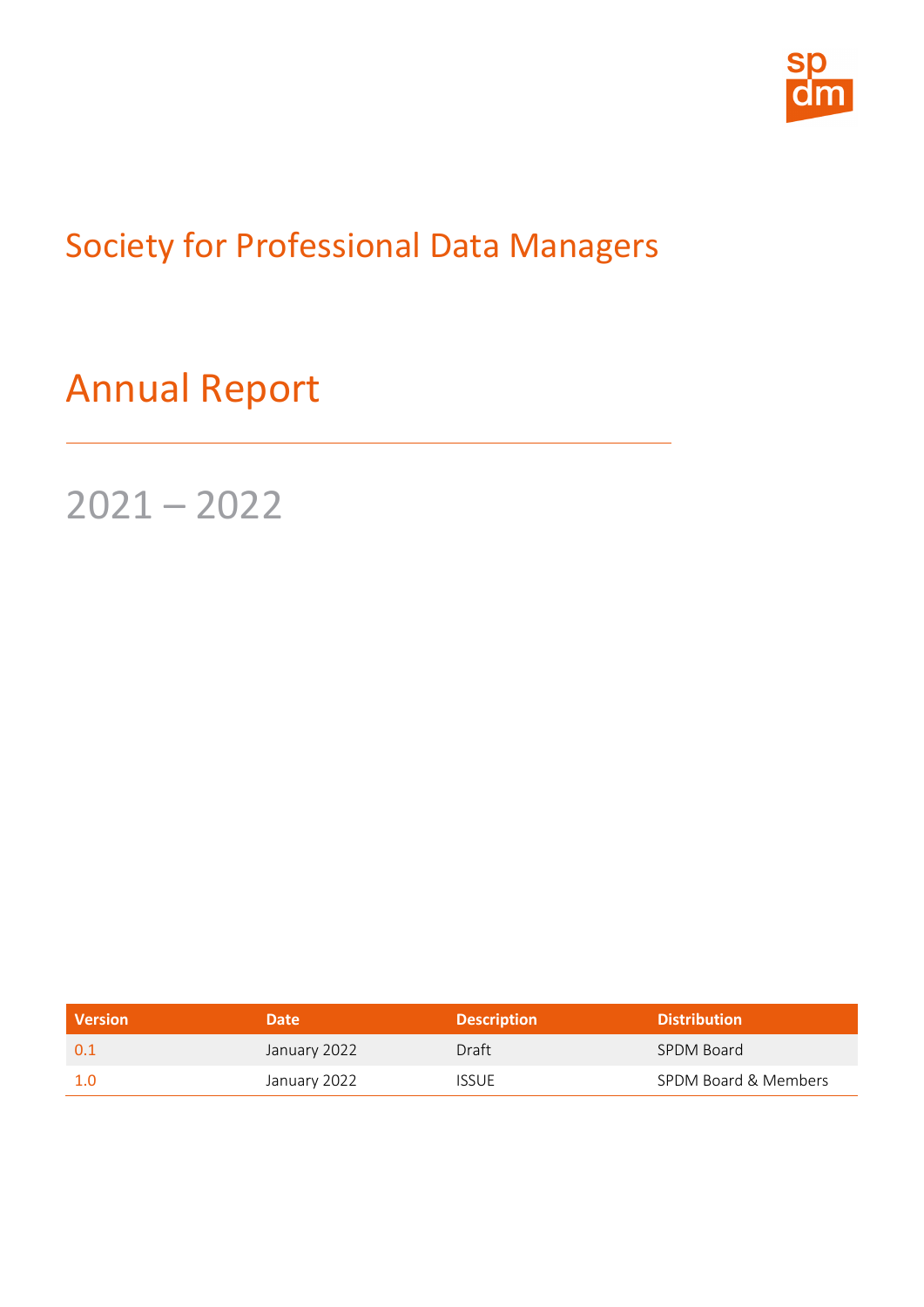

# Contents

| $\mathbf{1}$   |                                |  |  |
|----------------|--------------------------------|--|--|
| $\overline{2}$ | 2.1<br>2.2<br>2.3              |  |  |
| 3              | 3.1<br>3.2 <sub>2</sub><br>3.3 |  |  |
| 4              | 4.1<br>4.2                     |  |  |
| A              |                                |  |  |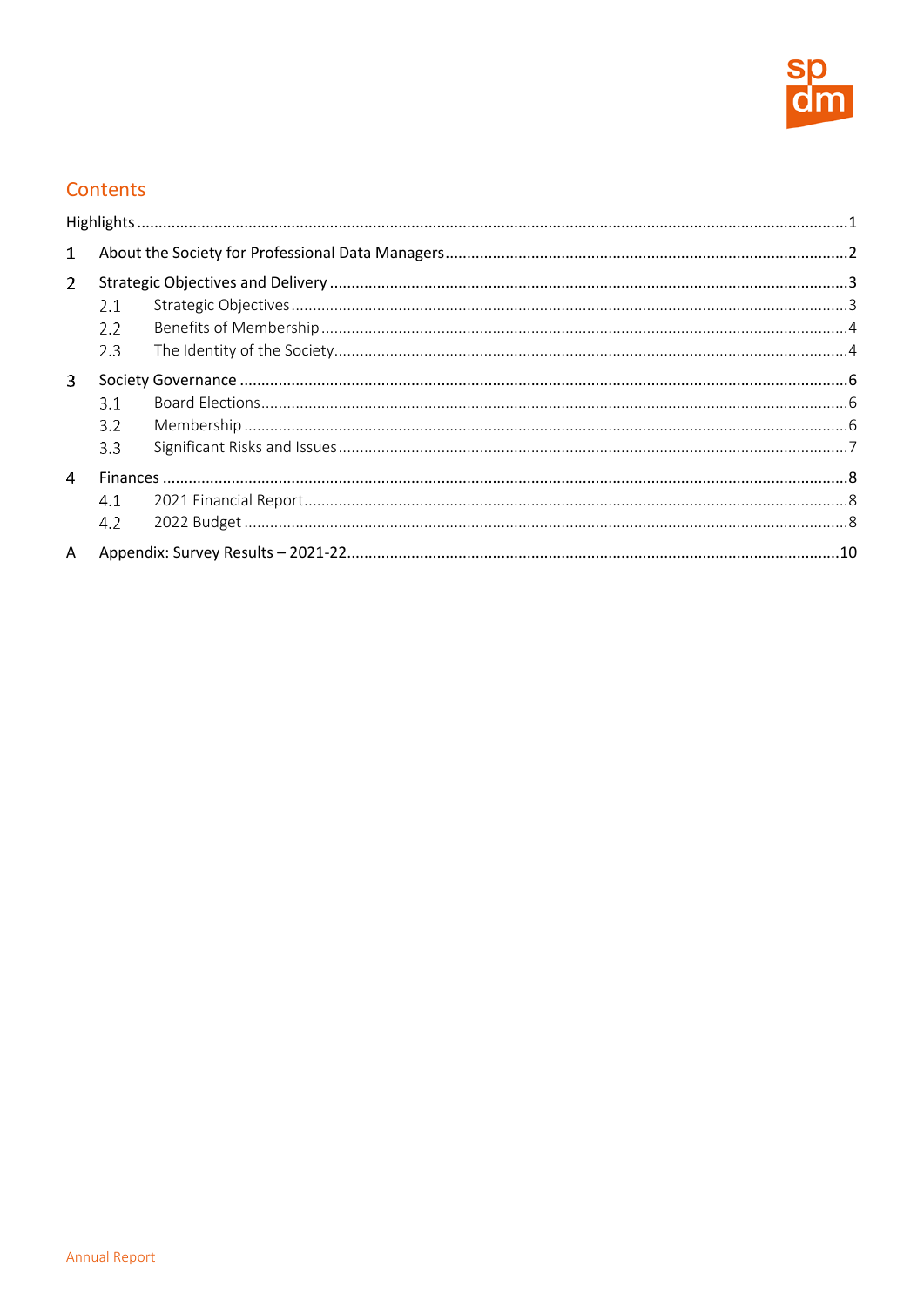

# <span id="page-2-0"></span>**Highlights**

# The Name of the Society

At its Extraordinary General Meeting in October 2021, members approved the changing of the name of the Society to become the Society for Professional Data Managers. While the new name allows the Society to be inclusive of all those working in energy data, it does not reflect well the energy focus of its membership. Thoughts are welcome on what should be the next step in the evolution of the Society's identity.

# Summer Conference & Online 2021

SPDM continued and grew its conference programme to include two fully online events – in June and November 2021.

Over three and five days respectively, and with up to four sessions per day, the events proved highly successful in bringing SPDM members together with expert speakers, and sharing news and topics of interest across the full spectrum of energy data management. They were also supported by a broad team of members, in the Programme Committees, and also acting as session hosts for each day of each conference.

### **Webinars**

The Society continued to run an informal series of webinars, intended to offer a collegiate and welcoming opportunity to discuss matters of interest to the membership and stimulate discussion and debate, albeit the programme was not as active as in 2020.

Webinars are supported through the use of the Society's Slack workspace and Microsoft 365 platform, and members are welcome to contribute talks to (and volunteer to support the Board in delivery of) the webinar programme in 2022.

# YouTube Channel

The Society's YouTube channel continues to grow high quality content arising from its webinar and conference programme. While webinar content is available to anyone, conference recordings are not publicly listed, but are made available to Society members as a benefit of members. Over 40 recordings are online to date, covering topics from data meshes through to open data in an NDR setting.

# COVID

Despite the many issues caused by the COVID pandemic, the Society has continued to operate and provide value to its members, albeit in a fully online manner. Physical events in 2021 clearly could not be arranged, and while the Society will support partner and member-led physical events in 2022, it will continue meantime to concentrate on its online offerings, to the benefit of all members worldwide.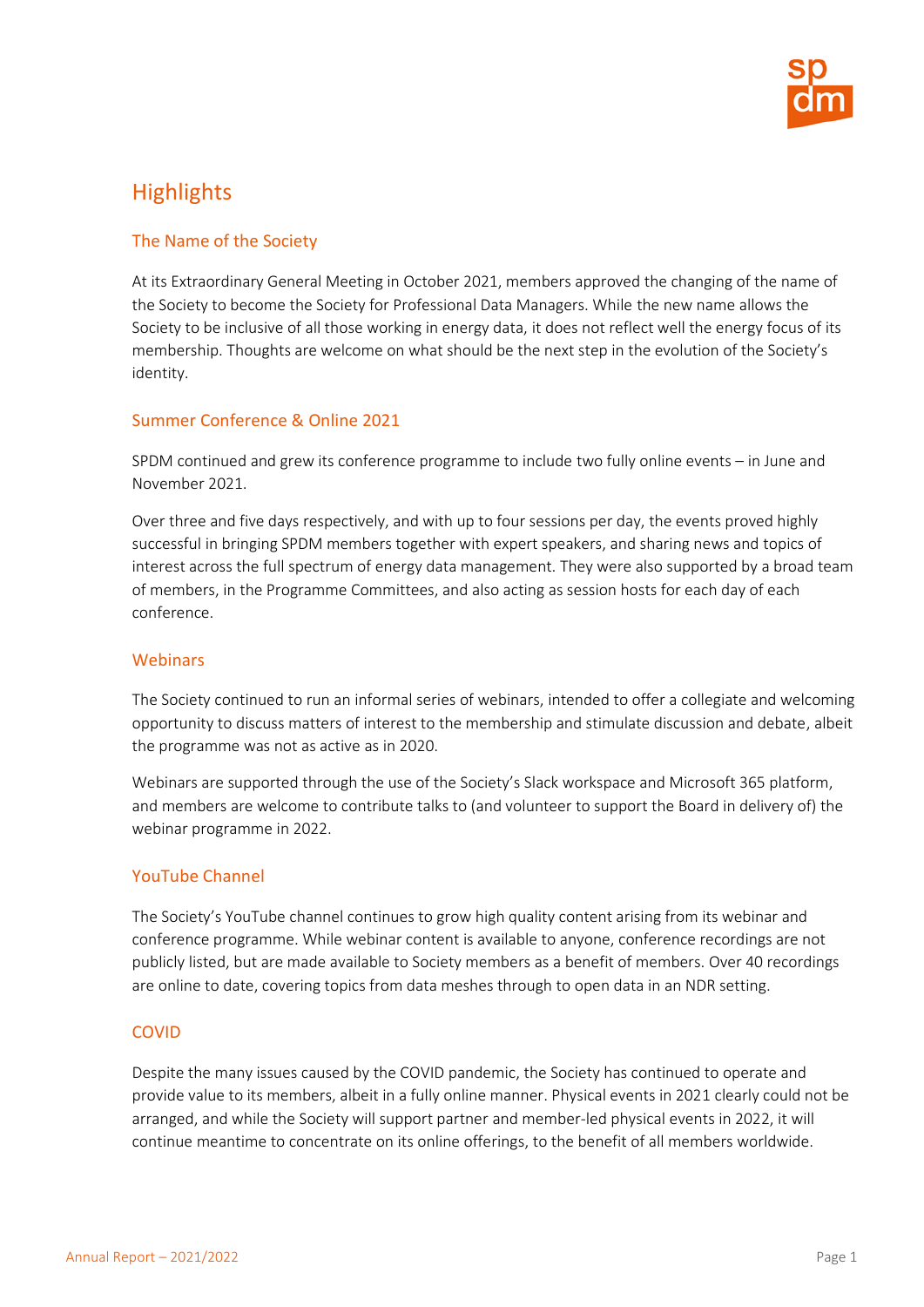

#### $\mathbf{1}$ About the Society for Professional Data Managers

<span id="page-3-0"></span>The Society for Professional Data Managers is a member-led, volunteer-run professional society established as a not-for-profit organisation, specifically, a "Forening" under Norwegian Law with Organisation Number 920 339 646, whose aims are set out in its Articles of Association, updated in October 2021 as follows:

*The purpose of the Society shall be to inspire lifelong learning, advanced knowledge and careers for data managers within the energy and petroleum industry.*

*The Society shall encourage the professional development of data managers, enabling them to grow their careers and competencies through professional development, community events and meetings.*

*The Society shall be international and have a global scope and relevance.*

*The Society shall be a member-driven, non commercial professional society.*

More information regarding the Society may be obtained from its website, a[t www.societypdm.org.](http://www.societypdm.org/)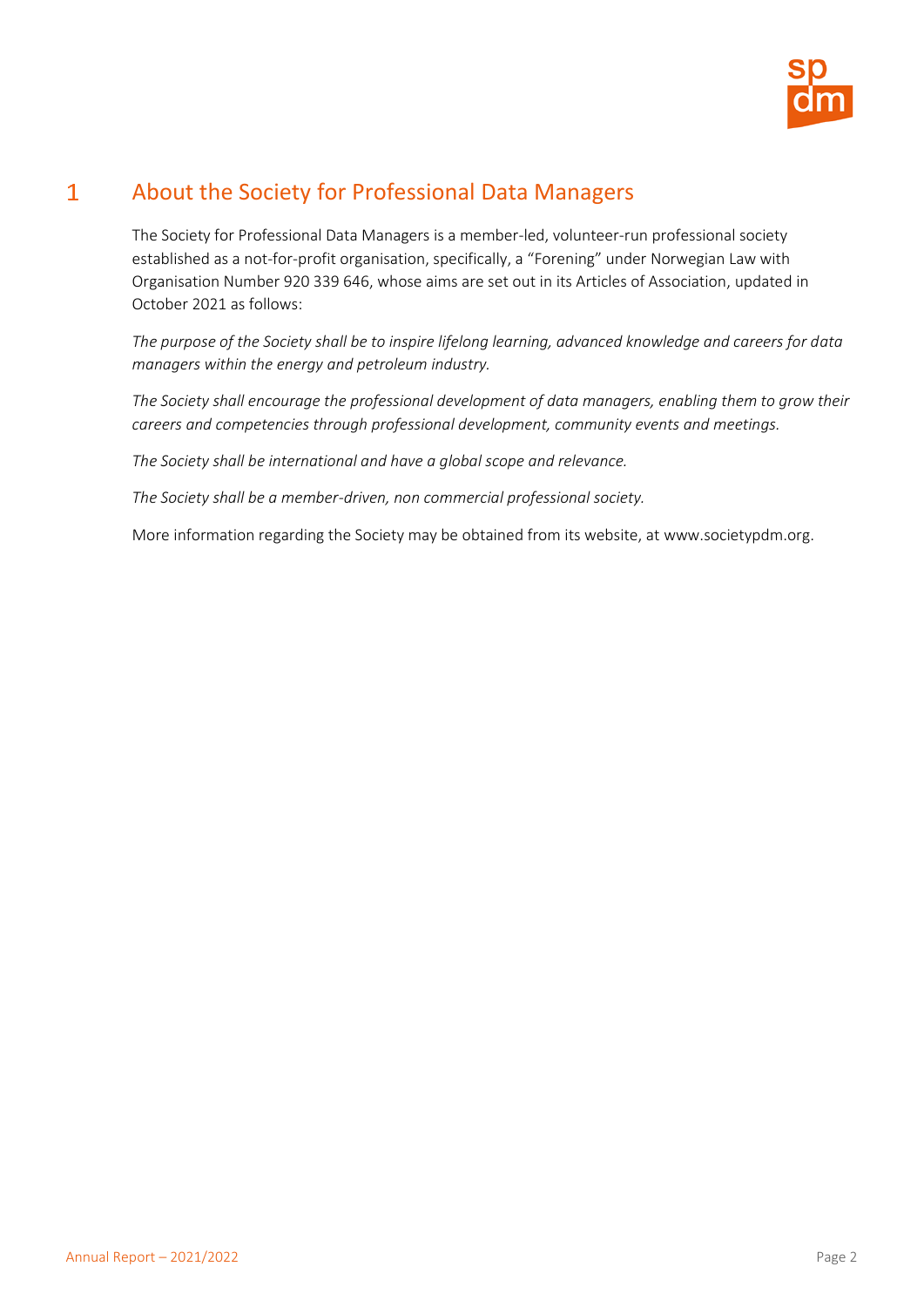

#### <span id="page-4-0"></span> $\overline{2}$ Strategic Objectives and Delivery

#### $2.1$ Strategic Objectives

<span id="page-4-1"></span>The objectives of the Board of the SPDM for 2021 year continued those set in 2020, to establish and grow a programme of activity of interest to professional data managers working in the energy industry.

As COVID restrictions remained in force, these were to be achieved through online interactions between members, via its Slack collaboration space, via webinars, and via two international conferences, one held in the second quarter of the year, and one in the fourth quarter. The Society mentoring service also continued to run and develop in 2021.

Physical events in support of local and regional member groups or run in partnership with other organisations remain of interest to the Society, but were not able to proceed due to COVID restrictions.

Progress on each of these objectives is describe below.

# 2.1.1 Collaboration Platform

SPDM's Slack Collaboration space remains a free service, operated at no cost to the Society, to enable members and the Board to discuss matters of interest in Energy Data Management, and work together on the Society's priorities. Access to Slack is available via a [link](https://join.slack.com/t/societypdm/shared_invite/zt-bqfact0m-e7_vryilqjuSFOc8~02zwQ) for which the most current version is displayed on the SPDM website.

Except for use during conferences to enable discussion to continue, the collaboration space has been significantly under used by members. Insights are invited into why this is, and if an alternative approach to online collaboration might exist that would prove more useful and engaging to members.

# 2.1.2 Online Webinars

A reduced series of online webinars was hosted in 2021, consisting of just two presentations. This reflected a lack of Board member capacity to host the webinar series, which is hoped will be remedied in 2022. This may also reflect a general industry weariness arising from time spent under COVID lockdown conditions.

Member participation and support of the webinar programme is encouraged to ensure the delivery of a set of engaging and interactive webinars through the year. Members are encouraged to submit ideas for webinars, and offers to present themselves – these should be sent by email to [post@societypdm.com](mailto:post@societypdm.com) in the first instance.

# 2.1.3 Physical Events

Due to COVID restrictions, no physical events took place in 2021. The SPDM will provide support to member and partner-led physical events in 2022, including events in partnership with OGUK and ECIM.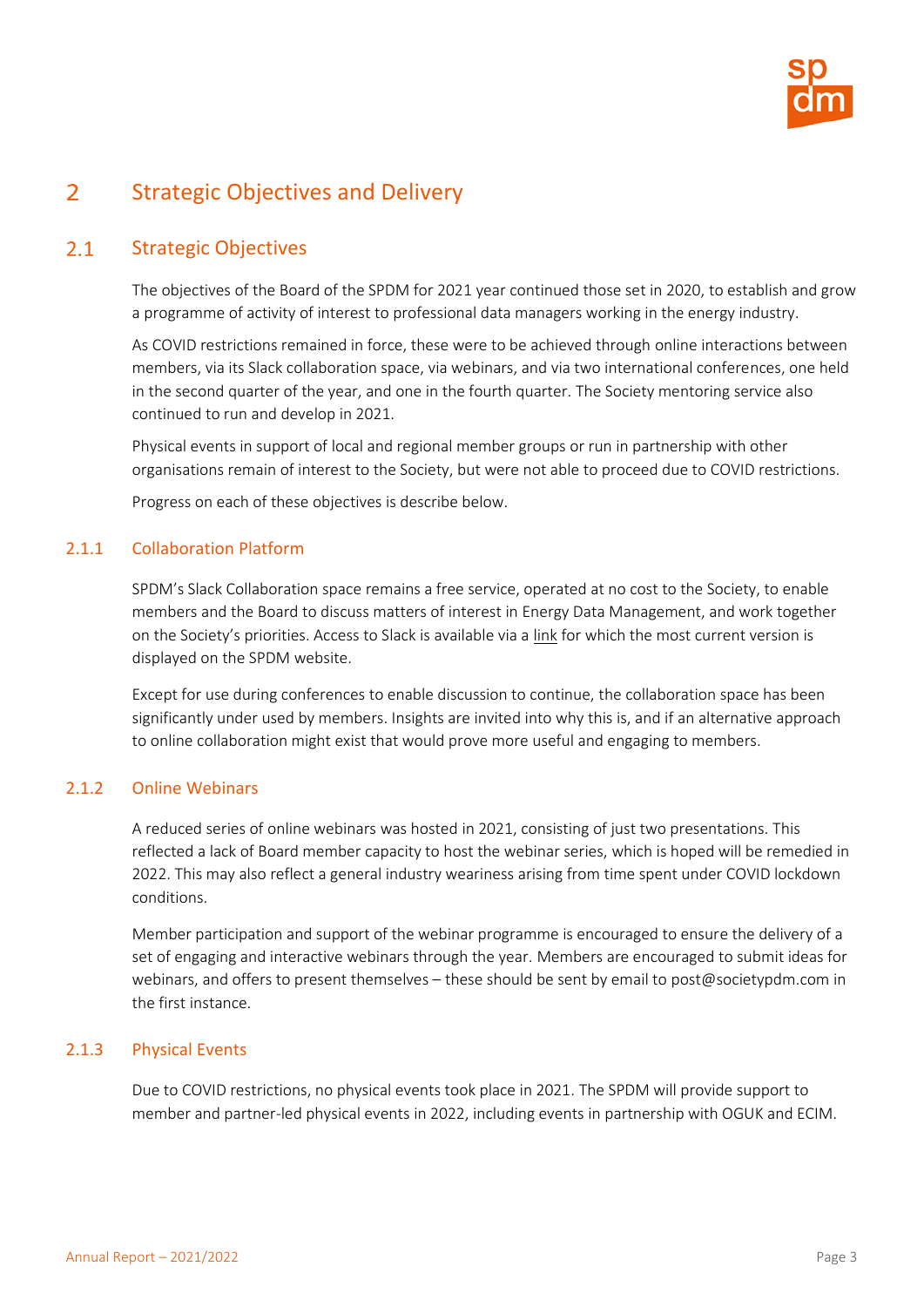

Relationships with other local and regional bodies would be welcomed, and the Society Board remains ready to support local 'Meetups' as and when conditions enable such events to take place safely and successfully.

A range of Society support materials are now available to members who wish to arrange them. This includes access to SPDM logos for signage. Marketing materials bearing the SPDM logo, such as stickers and drinks coasters, may be developed as demand dictates.

Once COVID restrictions ease, meetups may be advertised on the SPDM website and via Slack. Members wishing to obtain branded goods should contact [post@societypdm.com.](mailto:post@societypdm.com) Guidance and requirements for the creation of co-branded (sponsored) goods involving the SPDM logo are also available.

### 2.1.4 Mentoring Service

The Society's Mentoring Services was launched in December 2020, and operated throughout 2021. It is intended to provide support to new entrants to data professions through conversations and coaching provided by experienced members of the community; and to support the continued development of mentors through exposure to fresh perspectives on data issues, and through the educational process.

<span id="page-5-0"></span>Anyone interested in becoming a mentor or mentee can find out more about the mentoring scheme on the [Society's website](https://societypdm.com/get-involved/mentoring).

#### $2.2$ Benefits of Membership

The Society aims to provide for its members an active, volunteer-driven programme of events and services. The Society's membership fees are set at a low level to enable membership to be accessible to all, enabling a sense of community and belonging to develop across the Society membership over time.

The key benefit to members is the right to participate in the management and delivery of the Society – to volunteer and participate in committees, and to be elected to the Board of the Society.

<span id="page-5-1"></span>We encourage all members to participate as actively as possible in the work of the Society, and to include Society membership as part of their professional credentials.

#### $2.3$ The Identity of the Society

The Society was founded to support professional data managers working in the petroleum industry. As a consequence of the energy transition, however, its members and the organisations its members work for have become increasingly involved in data management within the broader energy industry.

Accordingly, in 2021, the Society changed its name and its Articles to enable it to support data managers working across the energy industries – including those involved in wind, carbon capture and storage, and in the growing hydrogen economy.

However, the new name of the Society – the Society for Professional Data Managers – does not reflect the energy industry focus of its members. This was recognised as an issue when the new name was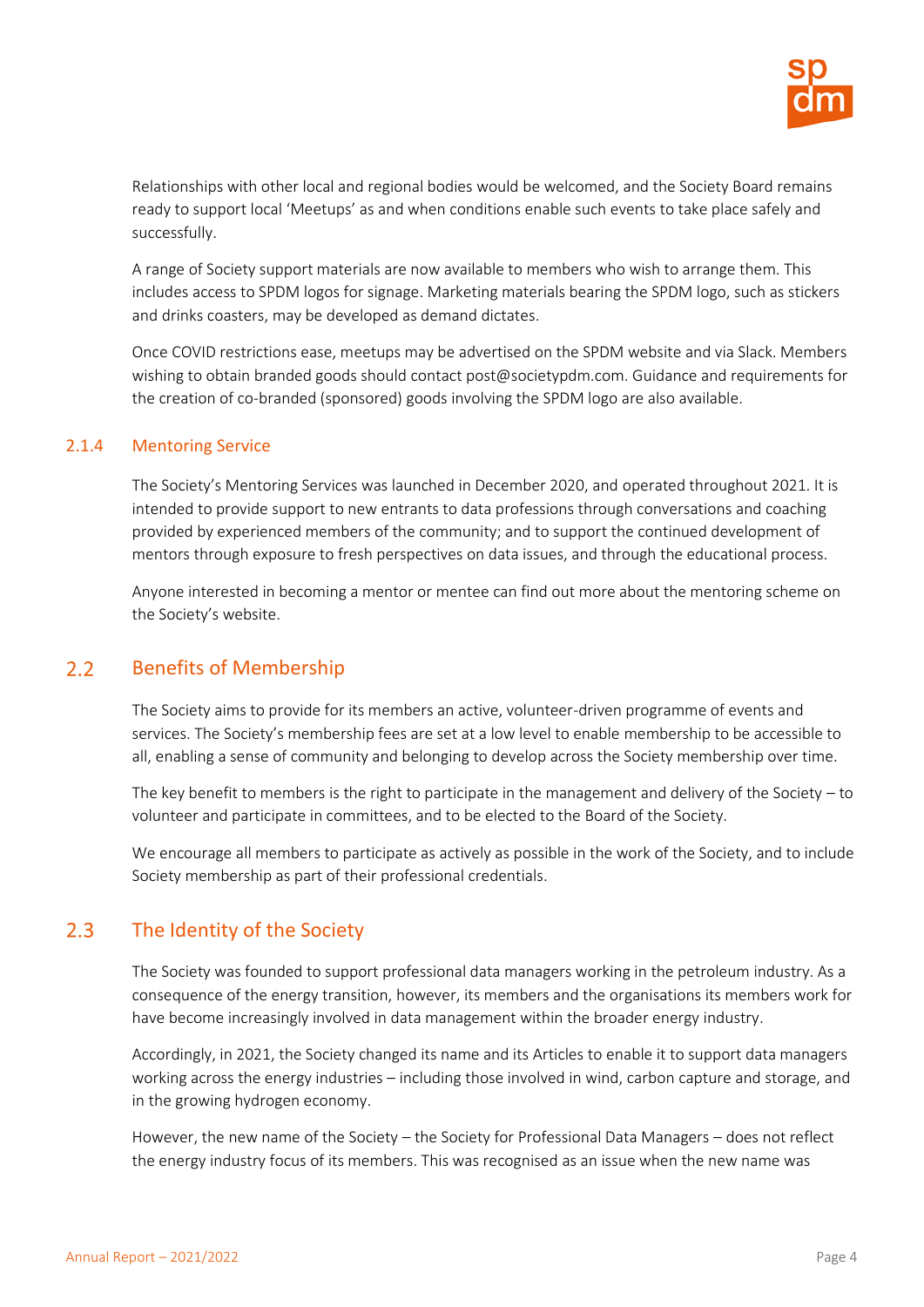

adopted, and the Board anticipates that a further change in name will be necessary to ensure that the Society's name fully captures the core of its activity and membership.

This matter is expected to be considered at the October Extraordinary General Meeting of the Society. Any member with a view on the current or possible future name of the Society is encouraged to share that view by email to [post@societypdm.org,](mailto:post@societypdm.org) or raise it for discussion via the Society's Slack workspace.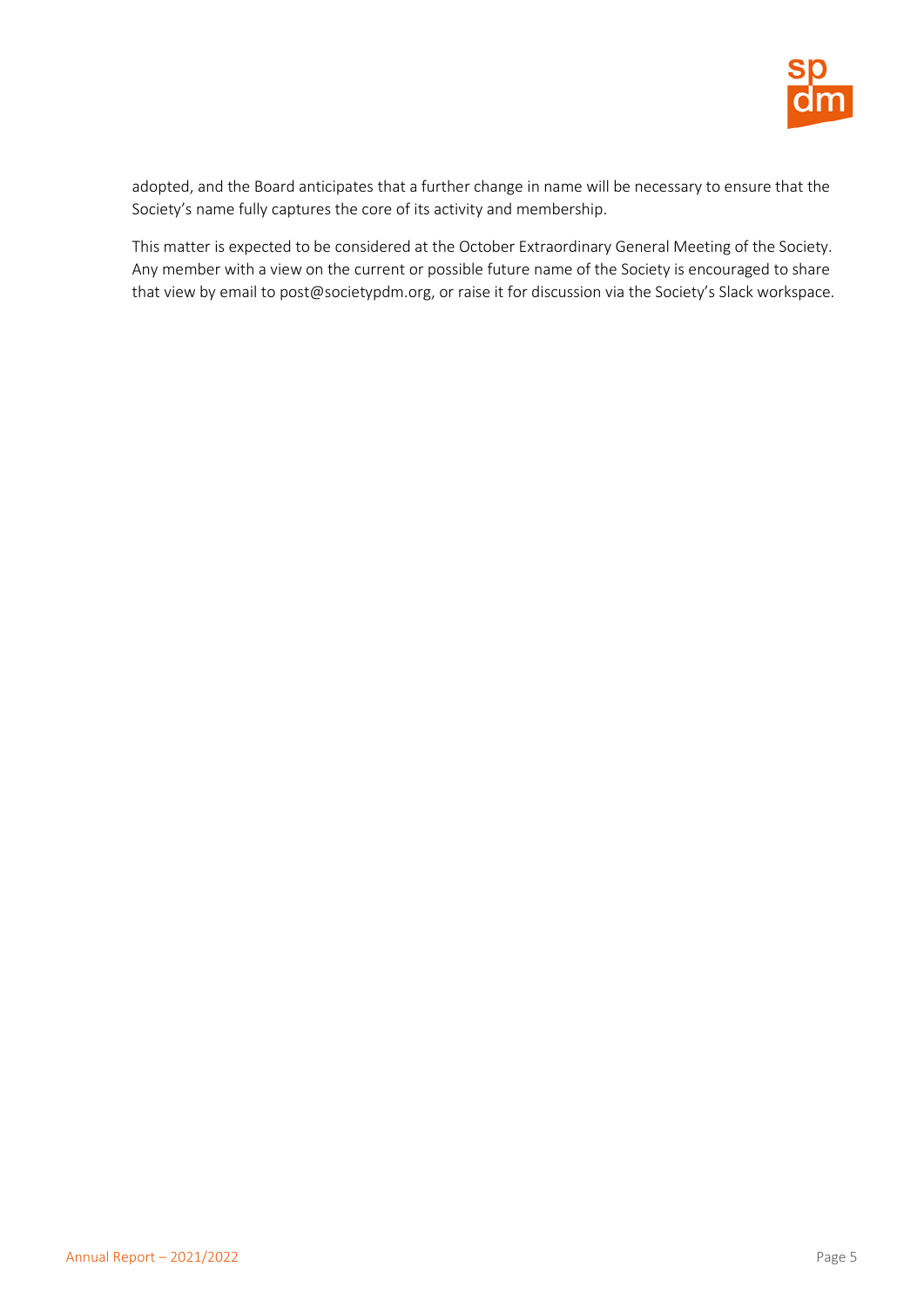

#### <span id="page-7-0"></span> $\overline{3}$ Society Governance

#### $3.1$ Board Elections

<span id="page-7-1"></span>Elections to the Board of the Society for Professional Data Managers took place at an Extraordinary General Meeting on 12<sup>th</sup> October 2021.

The following were elected to the Board for two years:

- Daniel Brown, OGUK / CDA (Chair)
- Jane Hodson, Premier Oil / OGA
- Ellen Marie Skartveit, NPD
- Patricia Herrera Torres, Independent
- Alan Smith, Luchelan
- Lars Gåseby, ECIM, Deputy Board Member

Accordingly, membership of the Board from October 2021 to October 2022 is as follows:

- Daniel Brown, OGUK (Chair)
- Stephan Gruijters, TNO (Deputy Chair)
- Mark Rae, Shell
- Jane Hodson, Premier Oil / OGA
- Kerry Blinston, CGG / Oasis Group
- Ellen Marie Skartveit, NPD
- Patricia Herrera Torres, Independent
- Alan Smith, Luchelan
- Khushal Adlakha, Cognite, Deputy Board Member
- Lars Gåseby, ECIM, Deputy Board Member

Remaining tenure is as follows:

- Until October 2022: Stephan Gruijters, Kerry Blinston, Khushal Adlakha, Mark Rae
- Until October 2023: Daniel Brown, Jane Hodson, Ellen Marie Skartveit, Patricia Herrera Torres, Alan Smith, Lars Gåseby

The next elections to the Board of the Society are expected to take place in October 2022. Any member wishing to put themselves forward for election to the Board should contac[t post@societypdm.com](mailto:post@societypdm.com) in the first instance.

#### <span id="page-7-2"></span> $3.2$ Membership

On 31<sup>st</sup> December 2021, the Society had 226 members, of which 43 were students.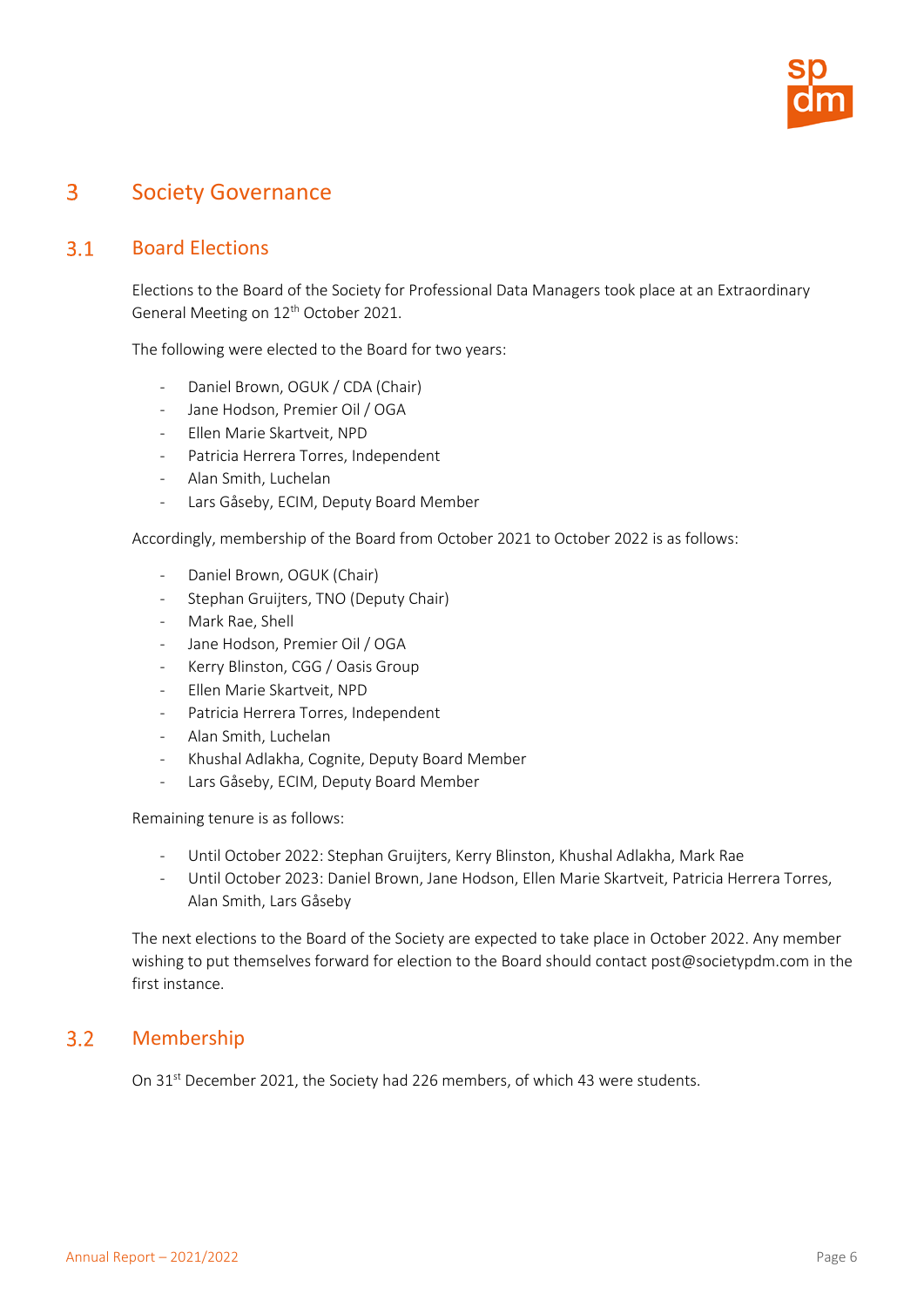

#### $3.3$ Significant Risks and Issues

<span id="page-8-0"></span>The Society remains a young organisation still developing its activities and ways of working in support of the needs of its members. As a fully volunteer-led organisation, the continued existence of the Society is not a given, and strong and active support of members and Board is required to enable the Society to continue to grow and develop.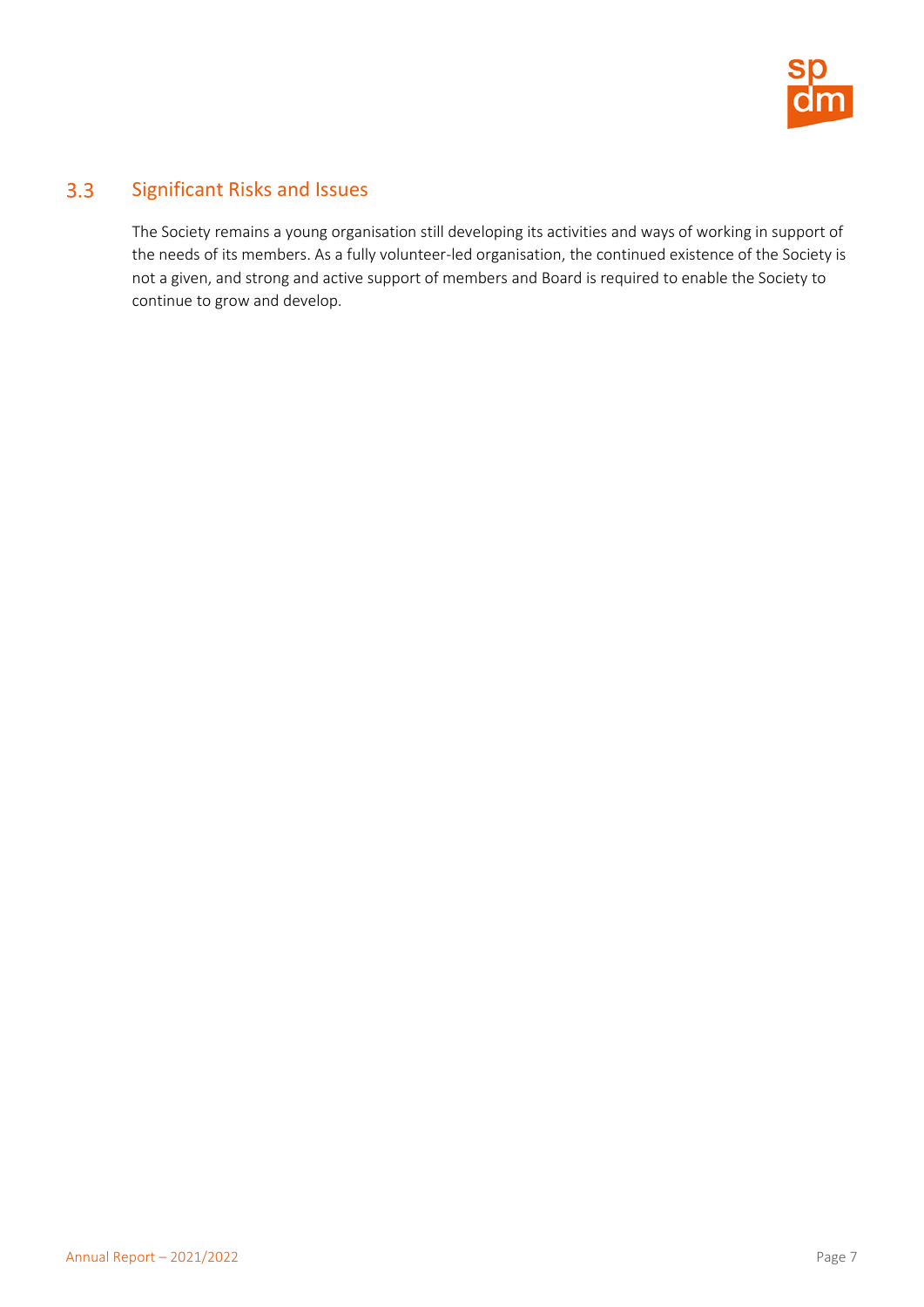

#### <span id="page-9-0"></span> $\overline{4}$ Finances

#### $4.1$ 2021 Financial Report

<span id="page-9-1"></span>The audited accounts of the Society for its 2021 financial year are available as a separate document.

The Society realised a surplus on a cash accounting basis of €128 versus a forecast deficit per the 2021 Annual Plan of €3,359. On a profit and loss basis, however, this is shown as an operating deficit of €3,008 over the year, due to timing differences in payments. The Society's balance sheet remains healthy, however, with NOK 466,432.99 in cash at the start of 2021, and NOK 467,735.17 at year end.

The challenge for the Society in 2022 continues to be to increase attendance and revenue from its events – most likely by exploring sponsorship deals – to ensure it can break even over the year and remain financially self-sustaining.

#### $4.2$ 2022 Budget

<span id="page-9-2"></span>When established, the SPDM received funding from ECIM and CDA to enable its creation and provide working capital to enable its operations, and to enable it to continue as a going concern, with further working capital provided in 2019 and 2020.

In 2022, the Board aims to maintain this working capital intact, except in the circumstances of a failed event or similar venture.

Accordingly, income and expenditure set out for this period arises from membership income, offset by administrative and general expenses as follows:

# 4.2.1 Membership Income

The membership fee for 2022 will remain unchanged, at €40.

Membership expires at the end of the calendar year in which a member joins, except that members joining on or after 1<sup>st</sup> October 2022 will remain members until end December 2023.

Membership fees are accounted for on a cash basis in the year in which the fee was paid.

Students may continue to join the Society at no cost.

Membership subscriptions are anticipated from 150 paying members, for a total income of €5,655 (allowing for credit card processing and payment administration fees).

# 4.2.2 Expenditure

Expenses are anticipated in the following categories, and are unchanged from 2021:

- 1. Website and IT costs: €2,500
- 2. Professional services (accountancy and legal fees): €1,200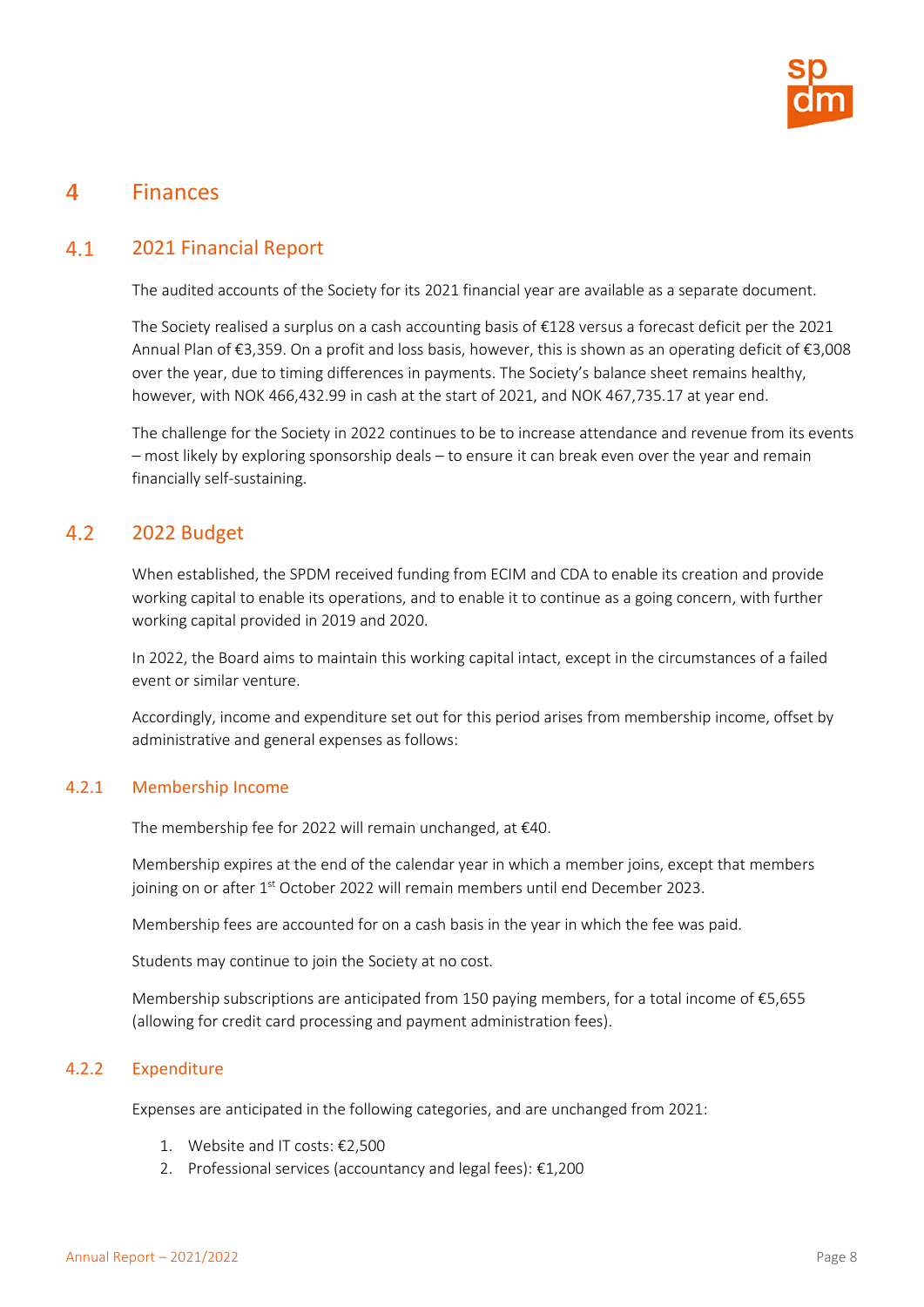

3. Office and General Administration expenses: €3,400

Total expenditure for 2022 is expected to be €7,100, leading to an expected annual loss (excluding interest payments) of €1,445, before any revenue is calculated from sponsorship.

The Board will seek commercial sponsorship for its 2022 events programme, with a view to the Society breaking even, or building a reserve in anticipation of future investments. Sponsorship also benefits the Society from the increased publicity and visibility arising from such relationships, which may lead to increased membership.

Daniel Brown, 31<sup>st</sup> January 2022

For the Board of the Society for Professional Data Managers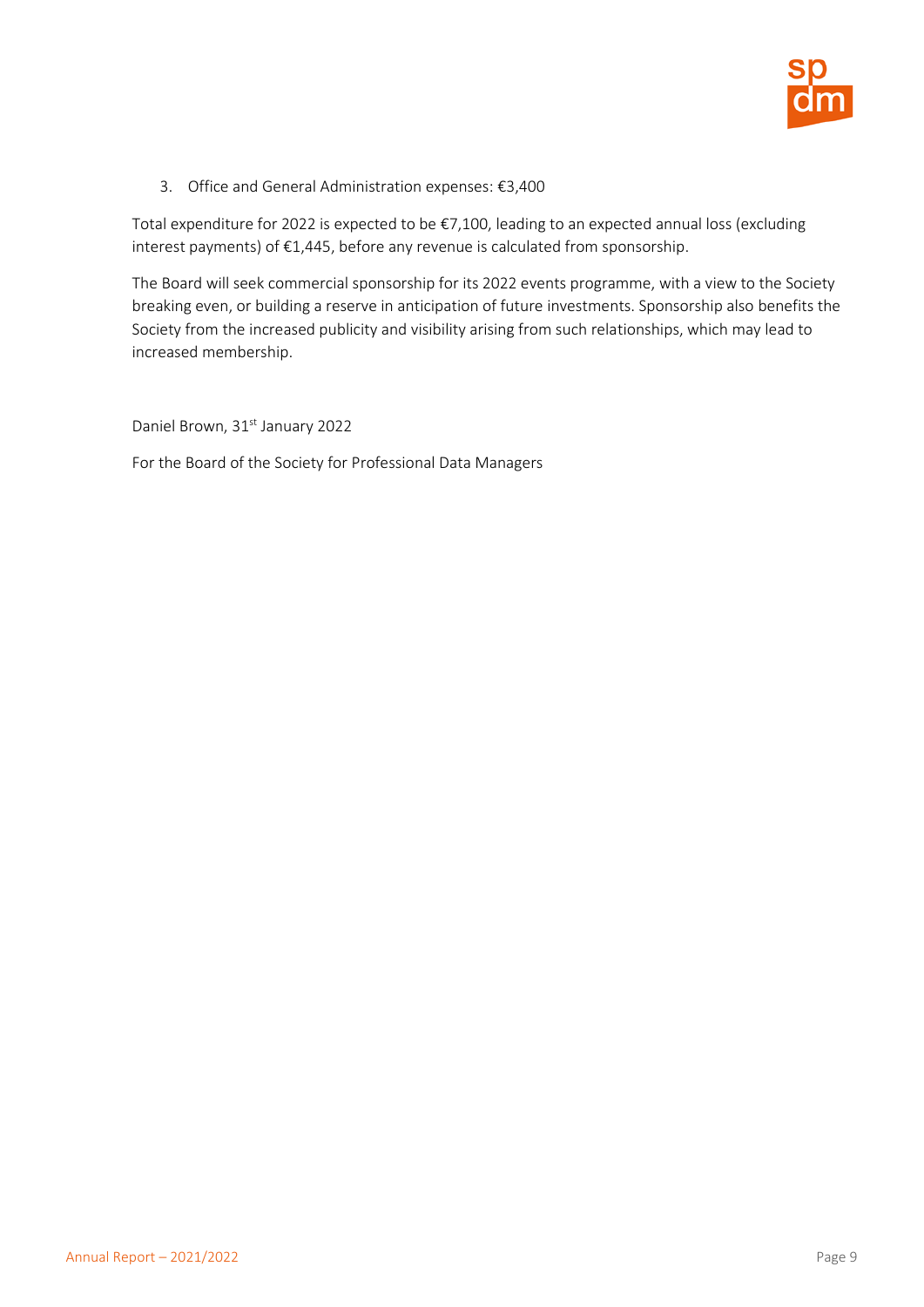

# <span id="page-11-0"></span>A Appendix: Survey Results – 2021-22



Membership of the Society for Professional Data Managers. Please let us know about your past and current membership status. Please check all that apply.

# Why did you join SPDM? Check all that apply



SoGoSurvey 0 2022

 $\bar{3}$ 

 $\,2\,$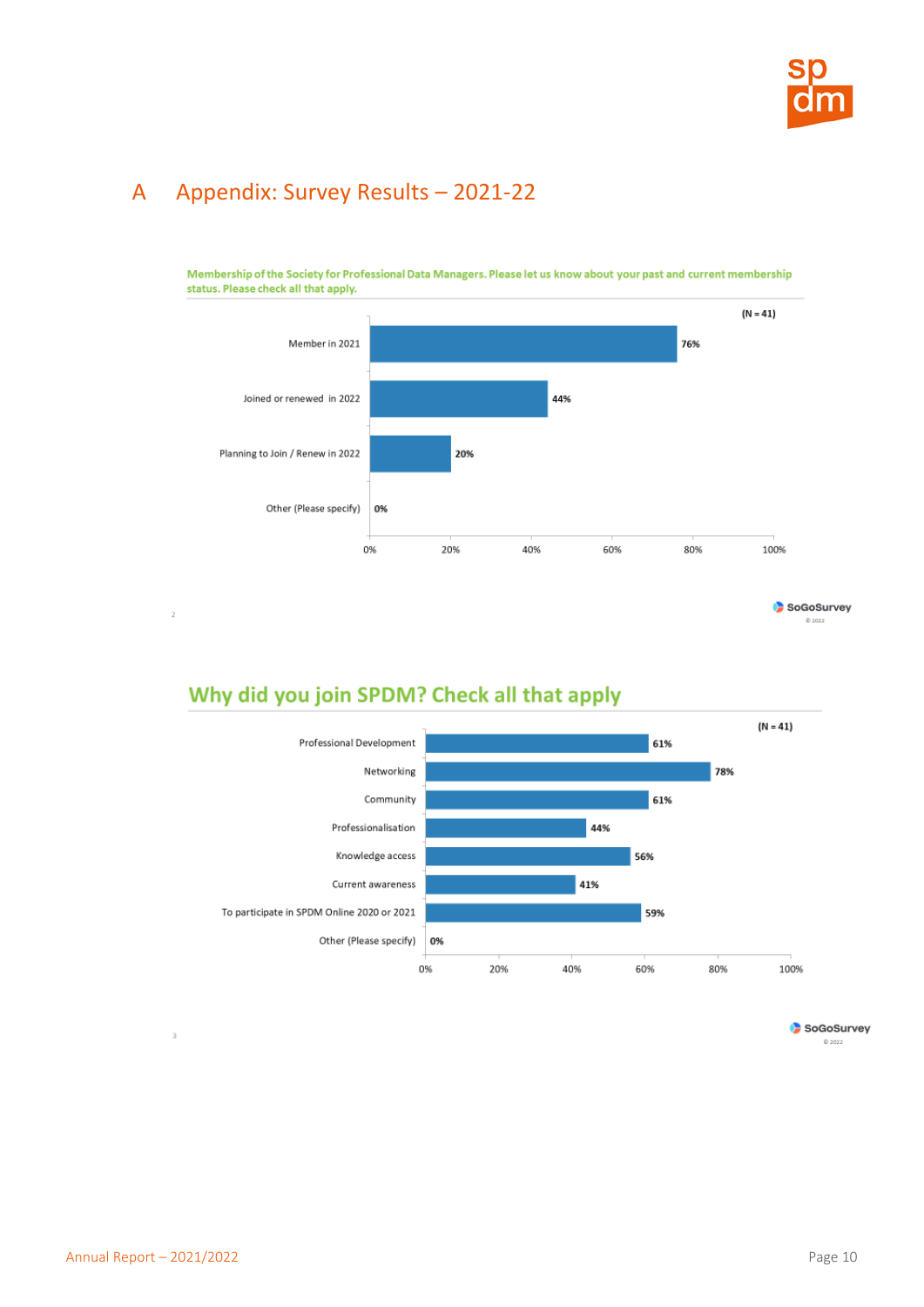

### Which of the following SPDM offerings did you make use of in 2021? Please check all that apply



SoGoSurvey 0 2022



### Which Social channels do you use to keep up with the offerings of SPDM? Check all that apply

SoGoSurvey 0 2022

 $\overline{5}$ 

 $\bar{4}$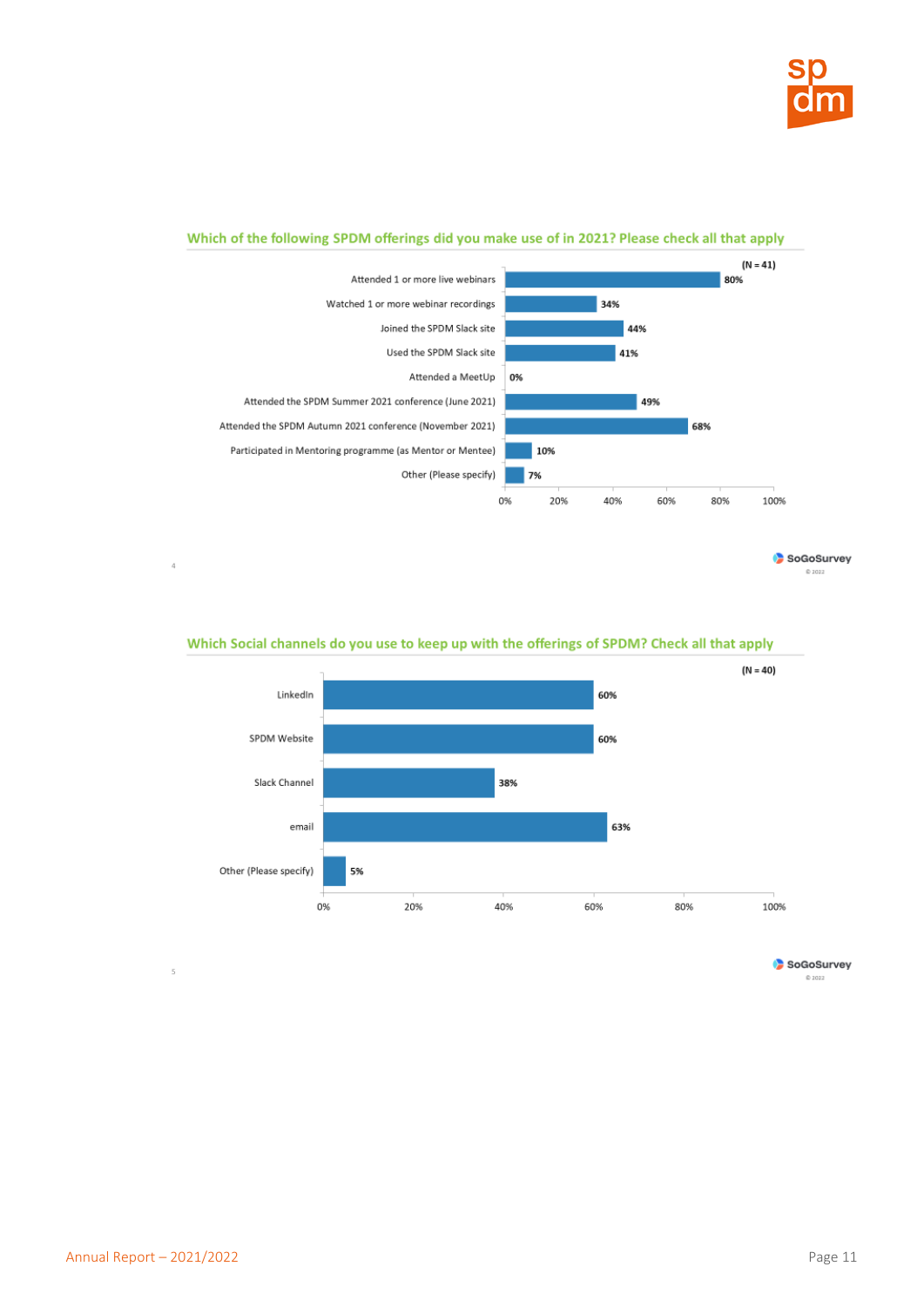



Which of the following areas would you like SPDM to focus on in 2022? You can comment on your answer in the next question.

#### SoGoSurvey 0 2022

# How long have you worked in a data management or a data analytics role?



 $\tau$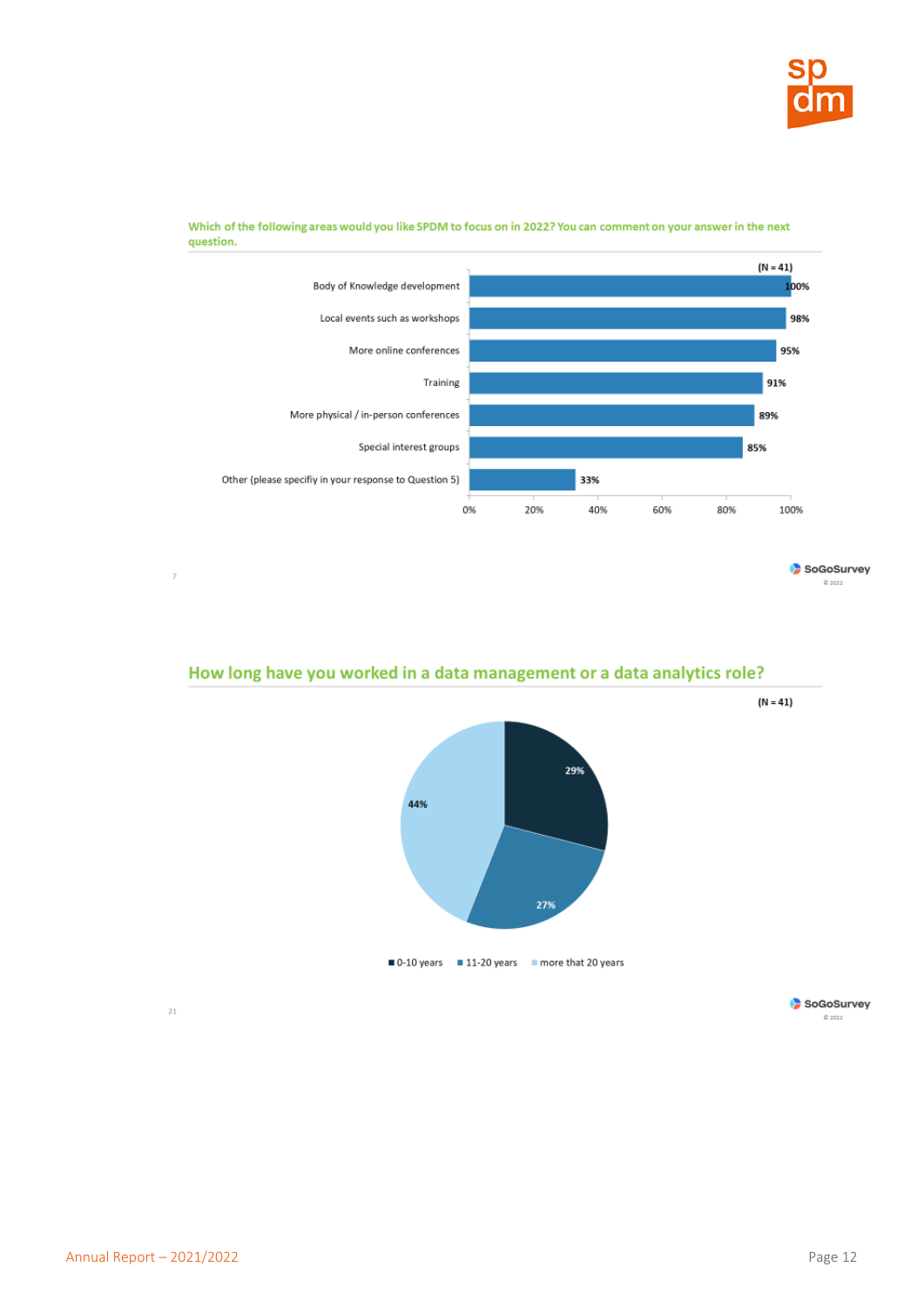

# What is your gender?  $(N = 40)$ 3% 38% 60% Female Male Prefer not to say Other (Please specify)  $\sqrt{23}$

SoGoSurvey  $\otimes$  2022